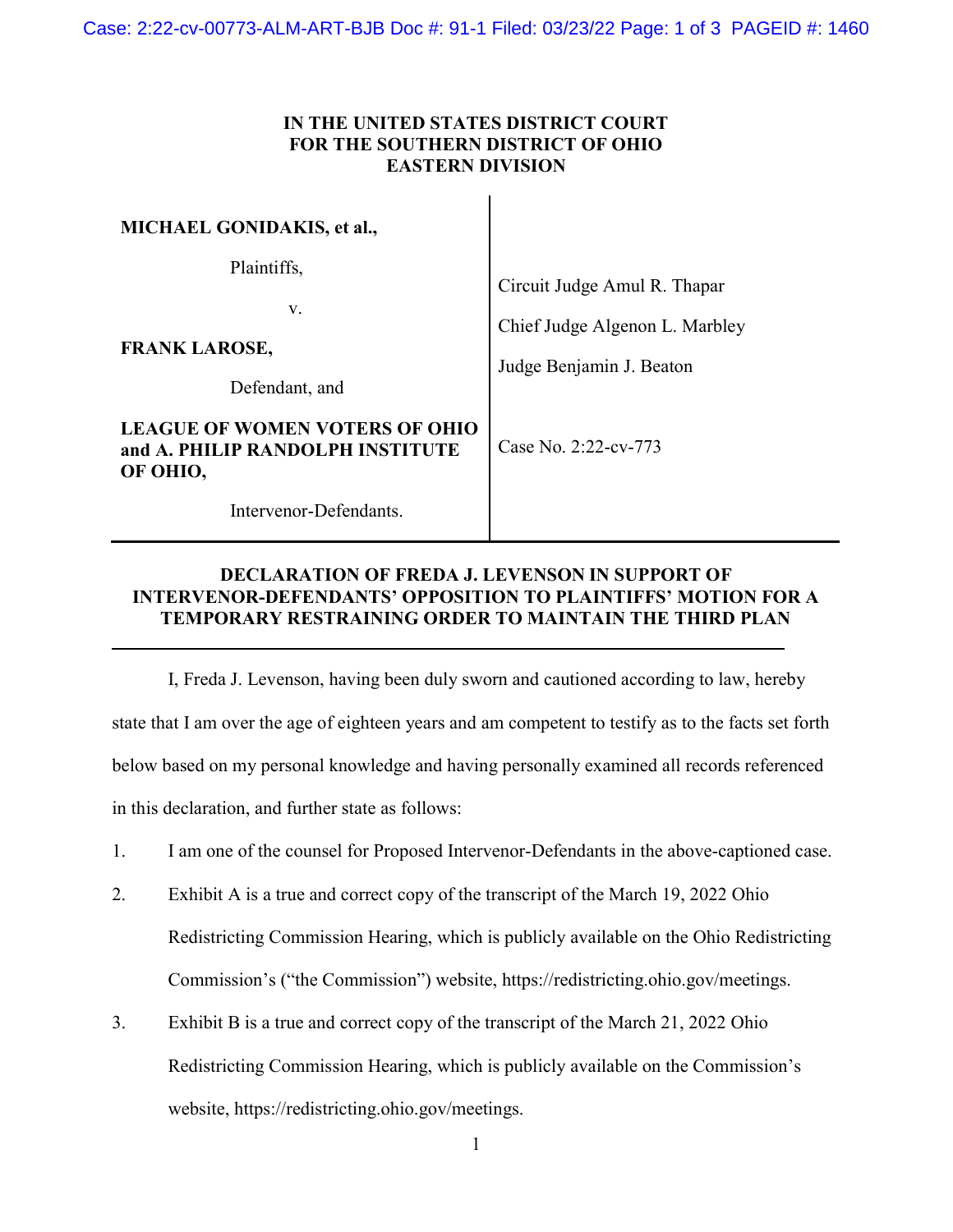4. Exhibit C is a true and correct copy of a letter sent by Ohio Attorney General Dave Yost to the Ohio General Assembly on February 22, 2022.

I declare the above to be true under penalty of perjury of the laws of the United States of America.